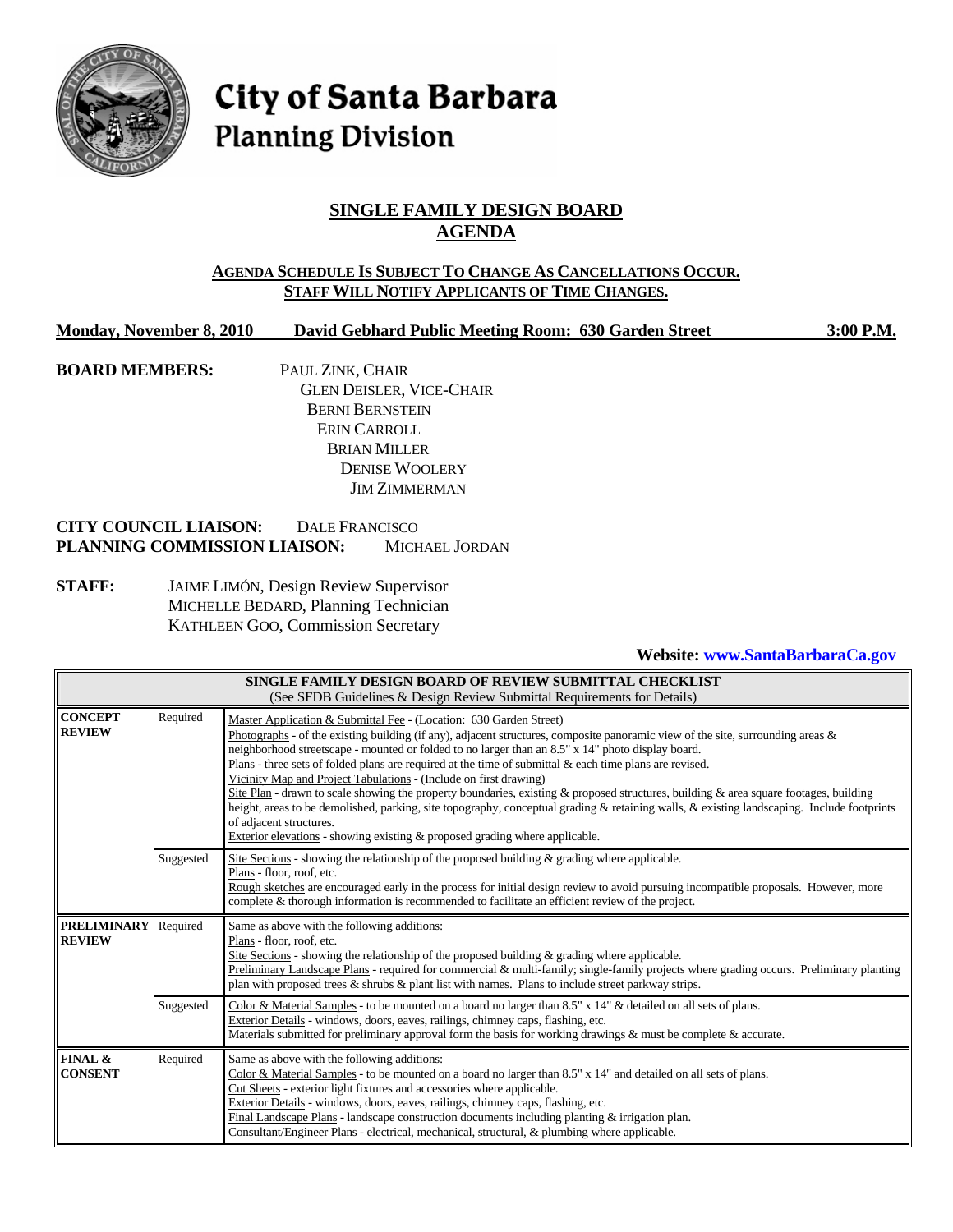## **PLEASE BE ADVISED**

- The approximate time the project will be reviewed is listed to the left of each item. It is suggested that applicants arrive 15 minutes early. The agenda schedule is subject to change as cancellations occur. Staff will notify applicants of time changes.
- The applicant's presence is required. If an applicant is not present, the item will be postponed indefinitely. If an applicant cancels or postpones an item without providing advance notice, the item will be postponed indefinitely and will not be placed on the following Single Family Design Board of Review (SFDB) agenda. In order to reschedule the item for review, a rescheduling fee will be paid and the applicant must fill out and file a Supplemental Application Form at 630 Garden Street (Community Development Department) in addition to submitting appropriate plans.
- All approvals made by the SFDB are based on compliance with Municipal Code Chapter 22.68 and with adopted SFDB guidelines. Some agenda items have received a mailed notice and are subject to a public hearing.
- The SFDB may grant an approval for any project scheduled on the agenda if sufficient information has been provided and no other discretionary review is required. Substitution of plans is not allowed, if revised plans differing from the submittal sets are brought to the meeting, motions for preliminary or final approval will be contingent upon staff review for code compliance.
- The Board may refer items to the Consent Calendar for Preliminary and Final SFDB approval.
- Conceptual comments are valid for one year. Preliminary SFDB approval is valid for one year from the date of the approval unless a time extension has been granted. Final SFDB approval is valid for two years from the date of final action unless a time extension has been granted or a Building Permit has been issued.
- **APPEALS:** Decisions of the SFDB may be appealed to the City Council. For further information on appeals, contact the Planning Division Staff or the City Clerk's office. Appeals must be in writing and must be filed with the City Clerk at City Hall, 735 Anacapa St. within ten (10) calendar days of the meeting at which the Board took action or rendered its decision.
- **AMERICANS WITH DISABILITIES ACT:** In compliance with the Americans with Disabilities Act, if you need special assistance to gain access to, comment at, or participate in this meeting, please contact the Planning Division at (805)564-5470. If possible, notification at least 48 hours prior to the meeting will enable the City to make reasonable arrangements in most cases.
- **AGENDAS, MINUTES and REPORTS**: Copies of all documents relating to agenda items are available for review at 630 Garden St. and agendas and minutes are posted online at [www.SantaBarbaraCa.gov](http://www.santabarbaraca.gov/)/sfdb. Materials related to an item on this agenda submitted to the SFDB after distribution of the agenda packet are available for public inspection in the Community Development Department located at 630 Garden St., during normal business hours. If you have any questions or wish to review the plans, please contact Michelle Bedard at (805) 564-5470 extension 4551, or by email at [mbedard@santabarbaraca.gov.](mailto:mbedard@santabarbaraca.gov) Our office hours are 8:30 a.m. to 4:00 p.m., Monday through Thursday, and every other Friday. Please check our website under City Calendar to verify closure dates.

## **LICENSING ADVISORY:**

The Business and Professions Code of the State of California and the Municipal Code of the city of Santa Barbara restrict preparation of plans for certain project types to licensed professionals. Applicants are encouraged to consult with Building and Safety Staff or Planning Staff to verify requirements for their specific projects.

Unlicensed persons are limited to the preparation of plans for:

- $\triangleright$  Single or multiple family dwellings not to exceed four (4) units per lot, of wood frame construction, and not more than two stories and basement in height;
- ¾ Non-structural changes to storefronts; and,
- $\blacktriangleright$  Landscaping for single-family dwellings, or projects consisting solely of landscaping of not more than 5,000 square feet.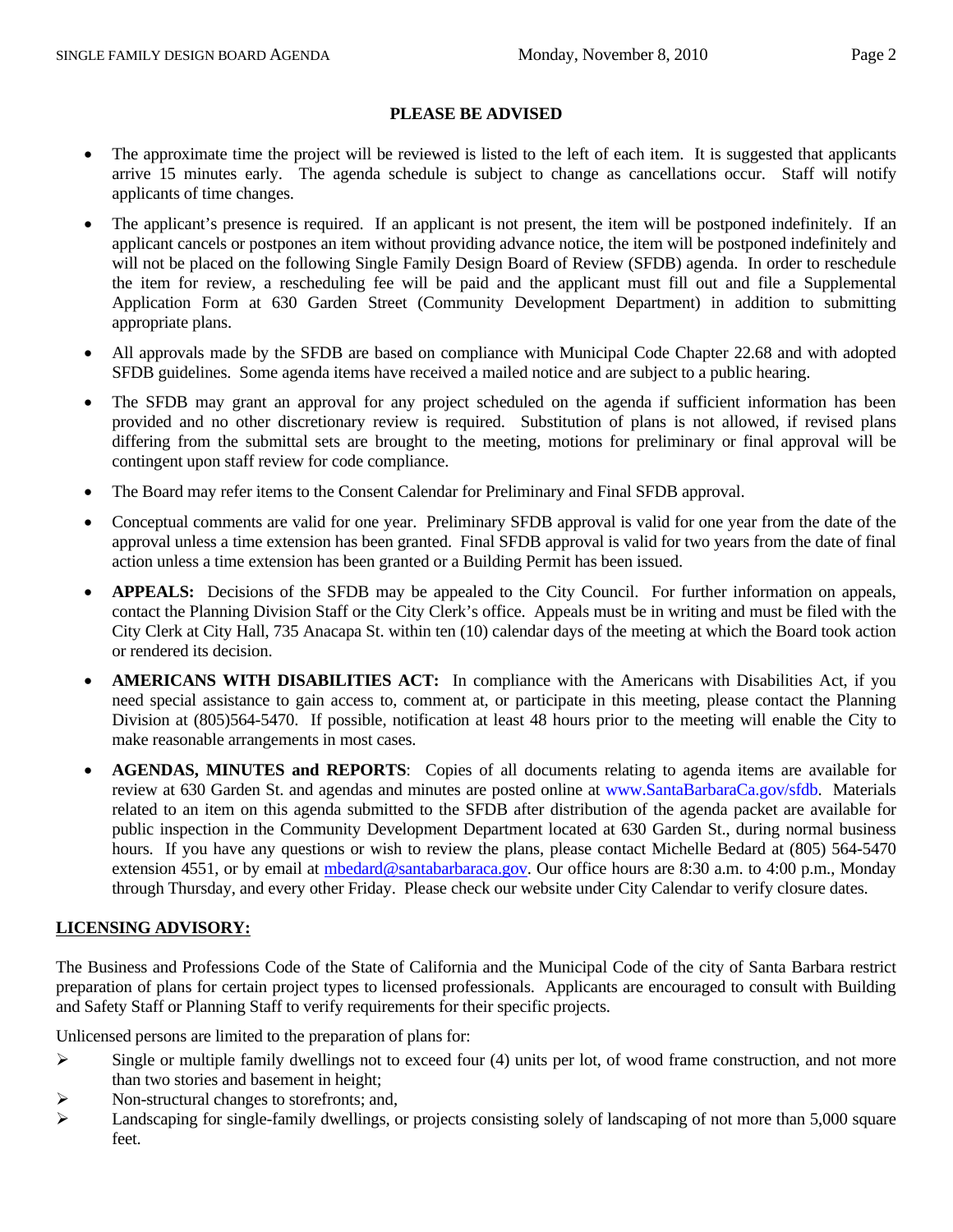#### **NOTICE:**

- 1. On Thursday, November 4, 2010, this Agenda was duly posted on the indoor and outdoor bulletin boards at the Community Development Department, 630 Garden Street, and online at www.SantaBarbaraCa.gov.
- 2. This regular meeting of the Single Family Design Board will be broadcast live on City TV-18, or on your computer via <http://www.santabarbaraca.gov/Government/Video/> and then clicking City TV-18 Live Broadcast. City TV-18 will also rebroadcast this meeting in its entirety the following Wednesday morning at 8:00 a.m. An archived video copy of this meeting will be viewable on computers with high speed internet access the following Wednesday at [www.santabarbaraca.gov/sfdb](http://www.santabarbaraca.gov/sfdb) and then clicking *Online Meetings.*

#### **GENERAL BUSINESS:**

A. Public Comment:

Any member of the public may address the Single Family Design Board for up to two minutes on any subject within their jurisdiction that is not scheduled for a public discussion before the Board on that day. The total time for this item is ten minutes. (Public comment for items scheduled on today's agenda will be taken at the time the item is heard.)

- B. Approval of the minutes of the Single Family Design Board meeting of **October 25, 2010**.
- C. Consent Calendar.
- D. Announcements, requests by applicants for continuances and withdrawals, future agenda items, and appeals.
- E. Subcommittee Reports.

### **PRELIMINARY REVIEW**

#### **1. 230 LIGHTHOUSE RD E-3/SD-3 Zone**

| (3:10) | Assessor's Parcel Number:  | 045-021-021              |
|--------|----------------------------|--------------------------|
|        | <b>Application Number:</b> | MST2006-00455            |
|        | Owner:                     | SB Lighthouse 8, LLC     |
|        | Architect:                 | Peikert Group Architects |

(Proposal for an eight-lot residential subdivision of an existing 1.6-acre site. The existing church and all existing site improvements will be demolished and all existing landscaping will be removed. The proposal involves a total of 5,180 cubic yards of grading. Two private driveways provide vehicular access to all of the lots. A common walkway and landscaping is provided down the center of the site to provide pedestrian access to each of the lots. Lot sizes range from approximately 8,212 - 10,065 net square feet. An uncovered guest parking space is proposed as part of the future proposed development of each lot, which will occur under separate applications. The project received Planning Commission Approval on 7/23/2009 (Resolution No. 029-09).)

**(Project requires compliance with Planning Commission Resolution No. 029-09. Preliminary & Final Approval is requested.)**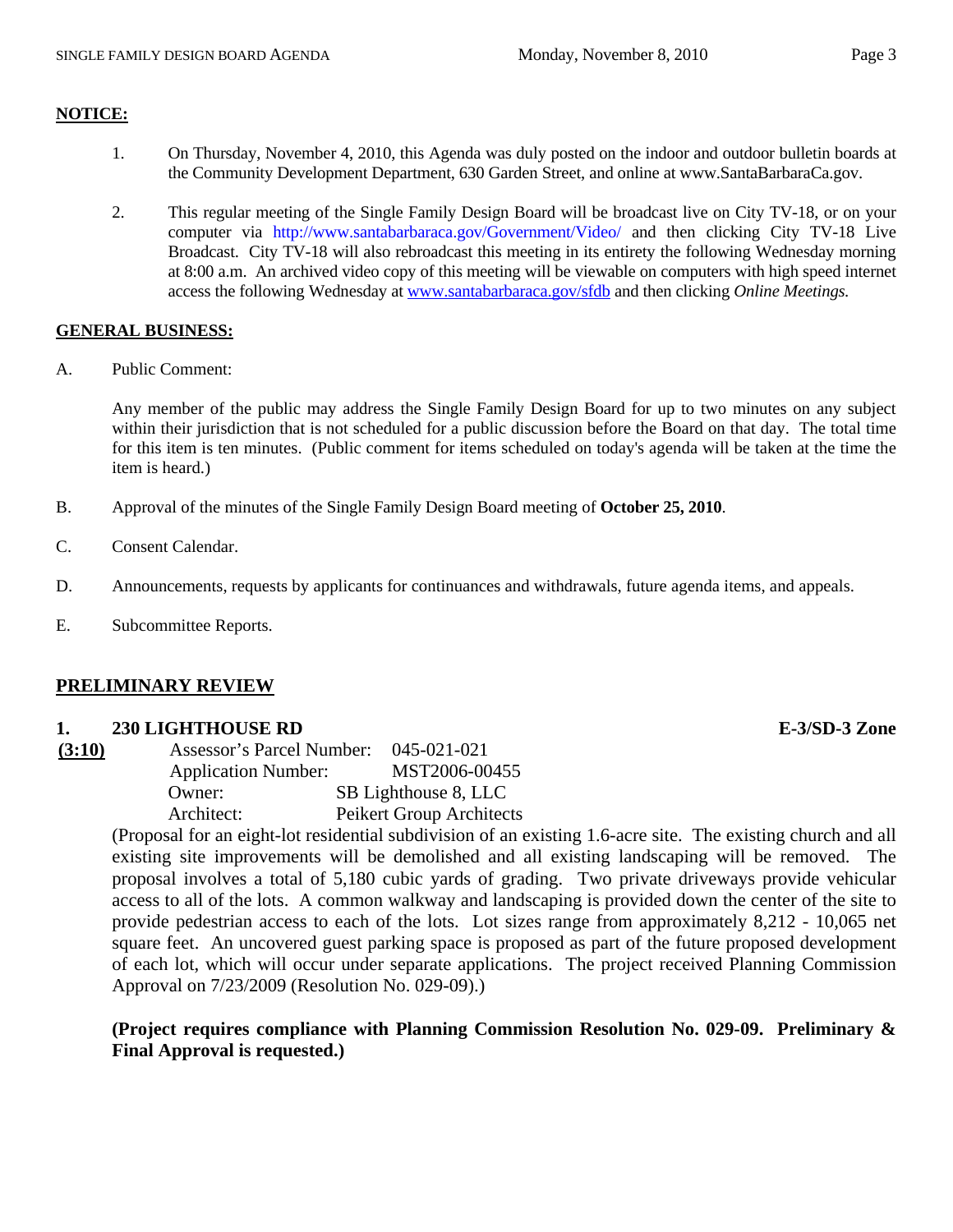## **CONCEPT REVIEW - NEW ITEM**

# **2. 230 LIGHTHOUSE RD (Lots 1 - 8) E-3/SD-3 Zone**

**(3:35)** Assessor's Parcel Number: 045-021-021 Application Number: MST2010-00304 Owner: SB Lighthouse 8, LLC Architect: Peikert Group Architects Applicant: Whitt Hollis

> (Conceptual review for eight proposed new two-story single-family residences. The proposal is associated with the concurrent application MST2006-00455 for a proposed eight lot subdivision, which received Planning Commission Approval on 7/23/2009 (Resolution No. 029-09). The proposed eight new two-story single-family residences will vary from 2,716 to 2,869 square feet on lots varying from 8,212 to 10,065 square feet. Each house will include an attached two-car garage and one guest parking space. This proposal includes conceptual plans that include a street frontage elevation along Lighthouse Road (Lots 1 and 8), proposed floor plans for units 1-8, elevations for lots 3 and 4, and site landscaping for the common areas. Each of the proposed eight new units will be under 85% of the maximum floorto-lot area ratio.)

> **(Conceptual Review. Comments only. Project requires compliance with Planning Commission Resolution No. 029-09.)**

## **IN-PROGRESS REVIEW**

### **3. 1131 LOS PUEBLOS RD E-3 Zone**

| (4:10) | Assessor's Parcel Number:  | 031-071-028            |
|--------|----------------------------|------------------------|
|        | <b>Application Number:</b> | MST2010-00079          |
|        | Owner:                     | Richard & Vera Scheeff |
|        | Architect:                 | Bryan Murphy           |

(Proposal to demolish 564 square feet of floor area and construct a 1,030 square addition to an existing two-story 2,258 square foot single-family residence. The existing one-car garage and one-car carport will be replaced with an attached 500 square foot two-car garage. Three redwood trees are proposed to be removed. A new retaining wall is proposed in the rear yard. The proposed total of 3,172 square feet on the 15,921 square foot lot in the Hillside Design District is 75% of the maximum guideline floor to lot area ratio. The project received Staff Hearing Officer approval on 6/30/10 (Resolution No. 034-10) for a modification for the proposed deck and stairs to encroach into the required front setback.)

### **(Preliminary Approval was granted 8/16/10.)**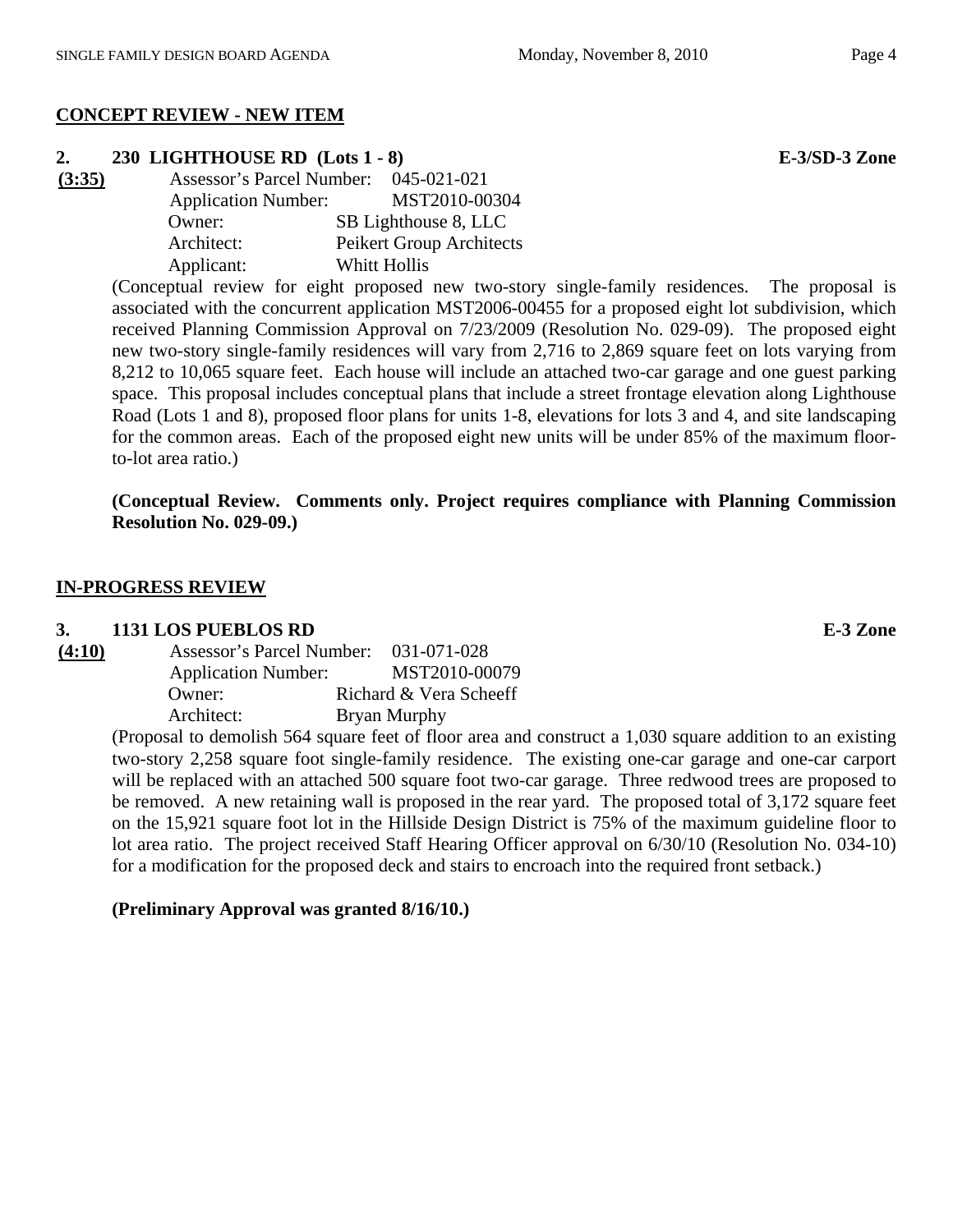# **PRELIMINARY REVIEW**

# **4. 1253 DOVER LN E-1 Zone**

**(4:35)** Assessor's Parcel Number: 019-220-024 Application Number: MST2010-00253 Owner: Mason Family Trust Designer: Tim Mason

> (Proposal for a 373 square foot first-floor addition, a 637 square foot second-floor addition, and demolition of 85 square feet on the first floor, to an existing one-story, 1,218 square foot single-family residence with an attached 498 square foot, two-car garage, in the Hillside Design District. The proposal will result in a 2,143 square foot residence with an attached 498 square foot two-car garage. The proposed total of 2,641 square feet is 77% of the maximum floor to lot area ratio.)

# **(Preliminary Approval is requested.)**

# **PRELIMINARY REVIEW**

# **5. 1409 LA CIMA RD R-1 Zone**

| (5:00) |                                        | Assessor's Parcel Number:                                                                                                                                                                                                                                                                                                                    |             | 041-010-025   |
|--------|----------------------------------------|----------------------------------------------------------------------------------------------------------------------------------------------------------------------------------------------------------------------------------------------------------------------------------------------------------------------------------------------|-------------|---------------|
|        | <b>Application Number:</b>             |                                                                                                                                                                                                                                                                                                                                              |             | MST2010-00241 |
|        | Owner:                                 |                                                                                                                                                                                                                                                                                                                                              | Chris Brown |               |
|        | Architect:                             | On Design Architects                                                                                                                                                                                                                                                                                                                         |             |               |
|        | $\mathbf{1}$ $\mathbf{c}$ $\mathbf{r}$ | $\cdots$ $\cdots$ $\cdots$ $\cdots$ $\cdots$ $\cdots$ $\cdots$ $\cdots$ $\cdots$ $\cdots$ $\cdots$ $\cdots$ $\cdots$ $\cdots$ $\cdots$ $\cdots$ $\cdots$ $\cdots$ $\cdots$ $\cdots$ $\cdots$ $\cdots$ $\cdots$ $\cdots$ $\cdots$ $\cdots$ $\cdots$ $\cdots$ $\cdots$ $\cdots$ $\cdots$ $\cdots$ $\cdots$ $\cdots$ $\cdots$ $\cdots$ $\cdots$ |             | 711           |

(Proposal for a complete exterior façade remodel, a 710 square foot second-story addition, a 264 square foot first-story addition, the demolition of the existing 310 square foot, detached, two-car garage, and construction of a new 499 square foot, attached, two-car garage, to an existing 1,154 square foot onestory single-family residence resulting in a new 2,627 square foot two-story single family residence on a 19,558 square foot lot in the Hillside Design District. The proposed total of 2,627 square feet is 60% of the maximum floor to lot area ratio guideline.)

**(Preliminary Approval is requested.)** 

# **\* THE BOARD WILL RECESS FOR 20 MINUTES AT 5:20 P.M. AND RECOVENE AT 5:50 P.M. \***

# **CONCEPT REVIEW - NEW ITEM: PUBLIC HEARING**

# **6.** 1724 SUNSET AVE **R-3** Zone

**(5:50)** Assessor's Parcel Number: 043-192-016 Application Number: MST2010-00329 Owner: Alelia A. Parenteau Architect: Dan Weber

(Conceptual review for a proposal to convert a portion of the existing attic area to a new 360 square foot, second-story master suite addition and a new 108 square foot second-story deck to an existing one-story, 944 square foot single-family residence with a detached 450 square foot garage on a 5,000 square foot lot. The proposed 1,754 square foot residence is 72% of the maximum floor to lot area ratio guideline.)

# **(Conceptual review. Comments only.)**